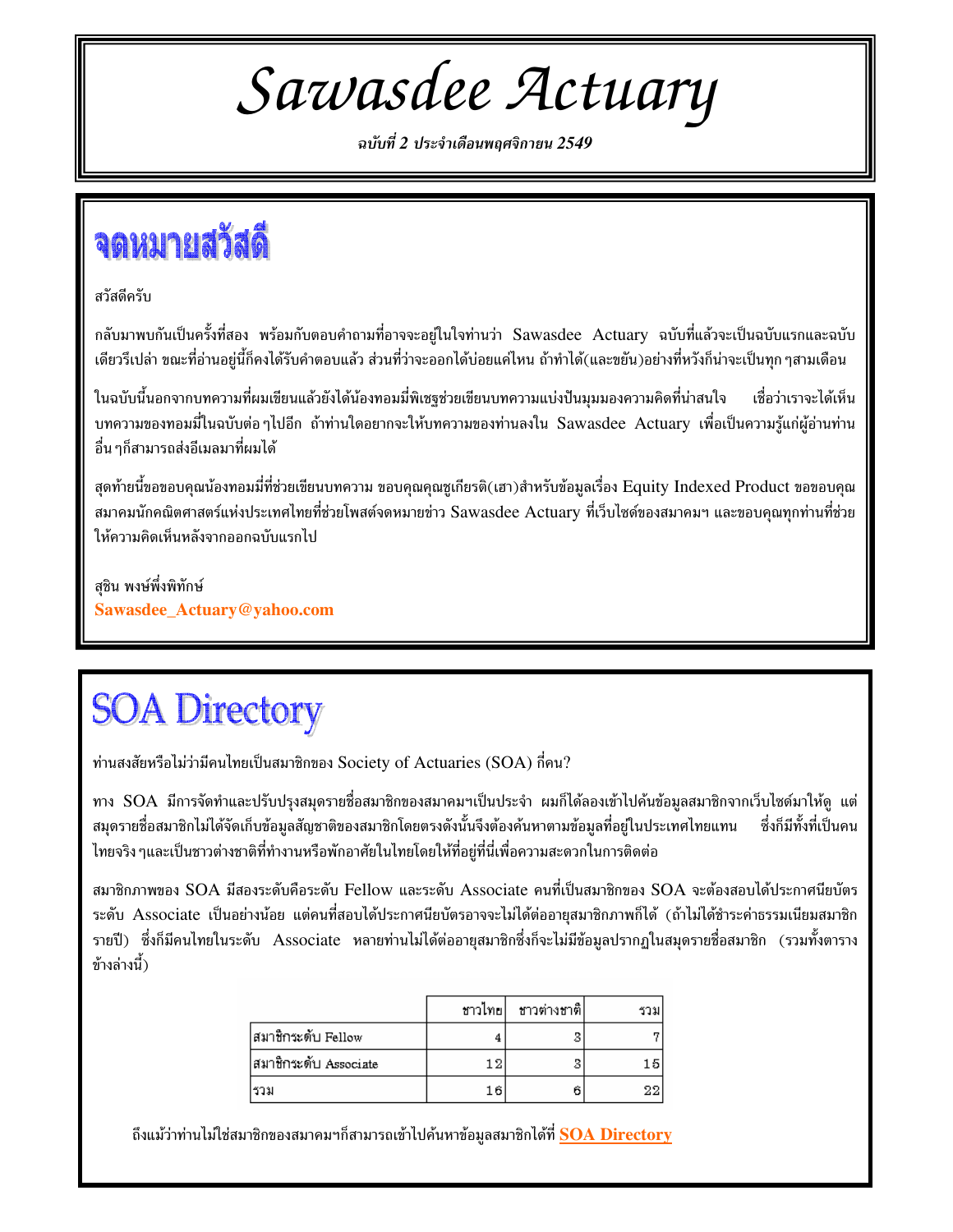### Inverted yield curve: จะเกิด Economic recession มัย?

#### โดย พิเชฐ เจียรมณีทวีสิน

ประเทศอเมริกาได้เกิดภาวะเศรษฐกิจถดถอย (ที่เรียกว่า Recession) ในช่วงระหว่างปี ค.ศ.1960 - 1990 ถึง 5 ครั้ง ซึ่งเป็นที่น่าสังเกต ว่า ในแต่ละครั้งที่เกิดภาวะ Recession เส้นกราฟ Yield curve จะส่งสัญญาณปรากฏในลักษณะ Inverted แล้วหุ้นก็จะตก เศรษฐกิจก็ จะร่วง ทว่าเหตุการณ์เหล่านี้ก็ซ้ำรอยเดิมเมื่อเร็ว ๆ นี้เอง ทุกคนตระหนักว่าอเมริกาได้เกิด Inverted yield curve อีกแล้ว หลาย ๆ ประเทศ (รวมถึงไทยเรา) ก็มีแนวโน้มที่จะเกิดตามไปด้วย เราควรที่จะขายหุ้นทิ้งหรือเปล่า ถ้าเกิด recession มาแล้วปีนี้จะได้ขึ้น เงินเดือนมั๊ย คำถามที่ชวนให้ทุกคนคิดตามอีกก็คือ 1) Yield Curve คือ อะไร 2) แล้วอะไร/ทำไมที่เรียกว่า inverted 3) พอ yield  $curve$  เกิด inverted แล้วมันแปลว่าอะไร

 ${\bf Yield}$  curve คือ การดูผลตอบแทน (interest rate) ที่เอามาพล็อตเป็นกราฟ ในแต่ละระยะเวลาของการลงทุน ให้แกนนอนเป็น ระยะเวลา แกนตั้งเป็น interest rate สมมติว่าถ้าลงทุน 1 ปี จะได้ interest rate 5% ต่อปี ในขณะที่ถ้าลงทุนในระยะเวลา 10 ปี (ลงทุนตอนนี้ รอเงินต้นคืนพร้อมดอกเบี้ยใน 10 ปีข้างหน้า) ก็จะได้ interest rate 7% ต่อปี ที่ทำแบบนี้ก็เพราะเราจะได้ดูรู้ว่าในแต่ละ ระยะเวลาการลงทุน (time horizon) จะได้อัตราผลตอบแทนจากการลงทุนเท่าไร





ถ้าเราต้องการเลือกลงทุน แบบแรกเป็นพันธบัตร 1 ปี แบบที่สอง เป็นพันธบัตร 10 ปี ถ้าทั้งสองแบบให้อัตราดอกเบี้ยเท่ากัน เราก็ คงเลือกลงทุนในแบบแรกดีกว่า เพราะ แบบแรกมีสภาพคล่อง (liquidity) มากกว่า (ไม่ต้องรอถึง 10 ปี ถึงค่อยได้เงินมาใช้) โดยทั่วไปแล้วเราต้องหวังผลตอบแทนจากการลงทุนระยะยาวสูง กว่าการลงทุนระยะสั้น เพราะถ้าเราเลือกที่จะลงทุนระยะยาว เราก็ จะไม่ได้เงินมาใช้ยามที่ต้องการ (เสียสภาพคล่องทางการเงิน) เมื่อ เทียบกับการลงทุนระยะสั้น ลั ึกษณะเส้นกราฟแบบนี้เรียกว่า Normal yield curve

ซึ่งในบางเหตุการณ์ ถ้าทุกคนคิดว่าสภาวะเศรษฐกิจในอนาคตคงจะ ตกต่ำลงแน่ ๆ ถ้าคิดว่าปีนี้ได้ 5% ปีหน้าเหลือ 4% คร่าว ๆ แล้วก็ จะได้ประมาณเท่ากับลงทุนในระยะเวลา 2 ปี (time horizon = 2) ที่ 4.5% หมายความว่า ทุนคนมีความคาดหวังผลตอบแทนใน การลงทุนในปีถัด ๆ ไป (Expectation of forward rate) ว่าจะ แย่ลง ก็เลยสะท้อนใน Yield curve หุ้นก็จะตก ภาวะ recession ก็จะตามมา ลักษณะที่ long term interest rate น้อยกว่า short term interest rate นี้ เราเรียกว่า Inverted yield curve

แต่ทุกครั้งที่เกิด Inverted yield curve แล้วหุ้นจะตก จะเกิด recession ตามมาจริงๆ เหรอ เป็นไปได้มั๊ย ที่เกิด Inverted yield curve จากสาเหตุอื่นที่ไม่เกี่ยวกับ expectation of forward rate

ส่วนมาก shape ของ yield curve จะขึ้นอยู่กับ

- $1.$  expectation of forward rate ถ้าคนส่วนมากคิดว่า การลงทุนในปีข้างหน้าจะดีขึ้น yield curve ก็จะชันขึ้น ในทางกลับกัน ถ้าคิดว่าแย่ลง yield curve ก็จะถูกกดลงในลักษณะที่ถูกเรียกว่า inverted yield curve
- $2. \,$  liquidity premium ถ้าเราเลือกที่จะลงทุนระยะยาว เราก็จะไม่ได้เงินมาใช้ยามที่ต้องการ (เสียสภาพคล่องทางการเงิน) เมื่อ เทียบกับการลงทุนระยะสั้น ยกตัวอย่างเช่น คนส่วนใหญ่ต้องการอัตราผลตอบแทนในพันธบัตร 10 ปี สูงกว่าอัตราผลตอบแทนใน พันธบัตร 1 ปี (ถ้าไม่เอาปัจจัยอื่นมาคิดว่าเศรษฐกิจจะดีหรือจะแย่ในอนาคต)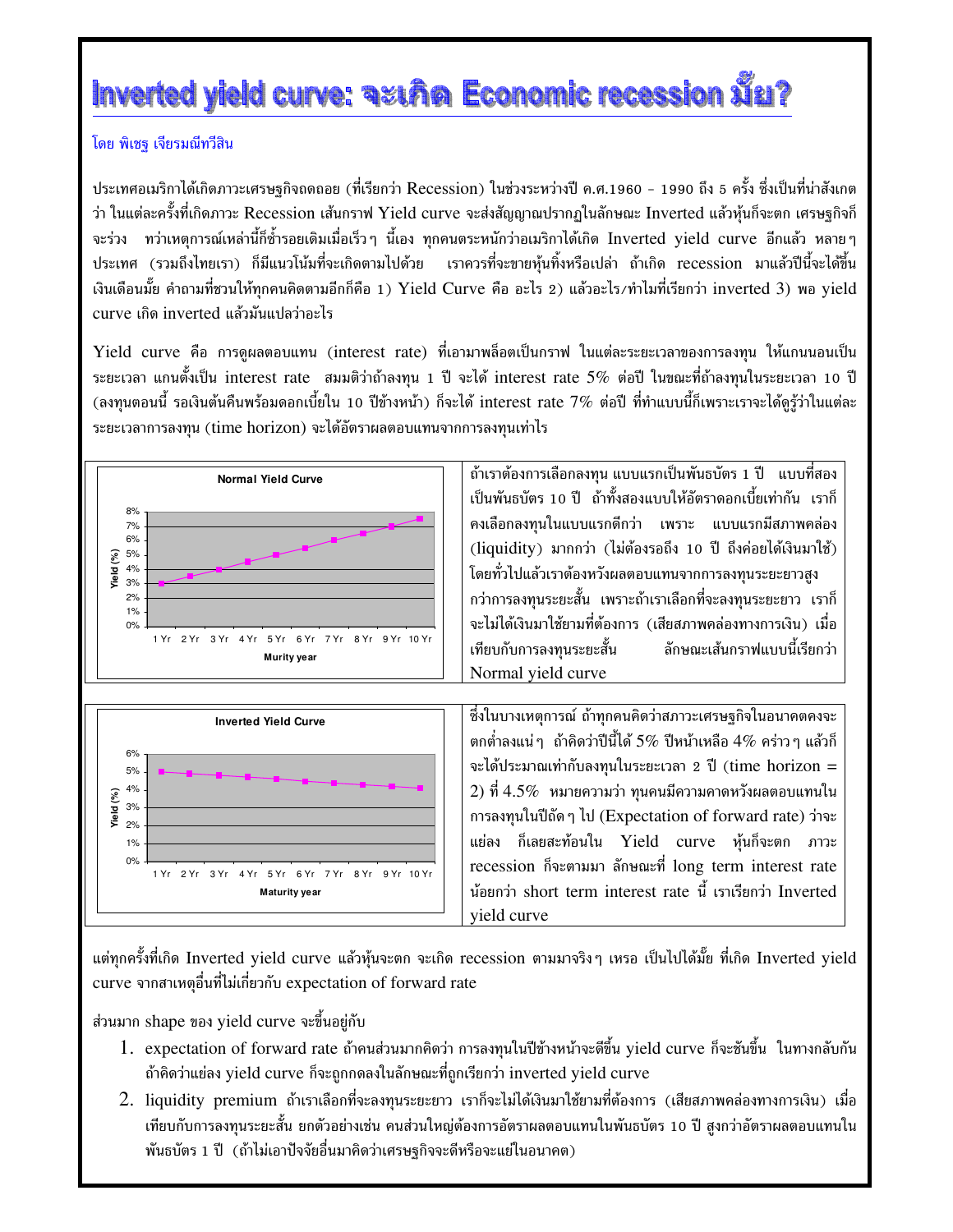**3.** demand/supply ถ้ามีคนอยากลงทุนระยะยาวมากๆ อัตราผลตอบแทนในการลงทุนระยะยาวก็คงจะไม่สูงนัก ยกตัวอย่างเช่น บริษัทประกันชีวิตจะมี liability ยาวมากๆ แล้วต้องการลงทุนระยะยาวเพื่อที่จะจัดการความเสี่ยงจากความผันผวนของดอกเบี้ย (asset liability management) แต่ทว่าช่วงหลังๆ รัฐบาลแทบจะไม่ออกพันธบัตรระยะยาวเลย จะเห็นได้ว่า demand สูง  $\sup$ ply ต่ำ ถึงแม้ว่าดอกเบี้ยจะน้อยแค่ไหน บริษัทเหล่านี้ก็คงอยากจะลงทุนอยู่ดีเพื่อที่จะ match asset กับ liability เข้า ด้วยกันมากที่สุดเท่าที่ทำได้

ถ้าอ่านถึงตรงนี้แล้วยังไม่หลับ ก็เชื่อได้ว่าคงได้ความรู้ติดตัวไปไม่มากก็น้อยเป็นแน่ ตอนนี้เราก็รู้แล้วว่าผลตอบแทนของพันธบัตร 10 ปี จะ สูงหรือต่ำกว่าผลตอบแทนของพันธบัตร 1 ปี ก็ตรงที่ <u>ความคาดหวังในตลาดในอนาคต</u> (ตัวนี้จะสะท้อน Recession ในอนาคต) <u>สภาพ</u> <u>คล่องที่ต้องเอาเงินมาจม</u> (ก็เลยหวังผลตอบแทนสูงขึ้น) และ <u>Demand/supply</u> ในการลงทุนตัวนั้นๆ (บริษัทประกันชีวิตมีความต้องการ ลงทุนในระยะยาว ในขณะที่รัฐบาลก็เอาพันธบัตรออกมาขายน้อยเหลือเกิน)

ในอเมริกาเกิด Inverted yield curve ขึ้นอย่างเห็นได้ชัด ในขณะที่ประเทศไทยเราจะเห็นความเปลี่ยนแปลงของ yield curve ที่ค่อย ๆ มีความชันของกราฟน้อยลงแล้วเริ่มมีแนวโน้มที่จะเป็น Inverted yield curve ขึ้นได้มาตั้งแต่ปีที่แล้ว เราลองมาอธิบายปรากฏการณ์ เหล่านี้จากความเป็นจริงที่เกิดขึ้นทั้งในอเมริกาซึ่งมีผลกระทบกับทิศทางเศรษฐกิจของประเทศไทยกันดีกว่า

- $\bullet$  จากทิศทางของนโยบายทางการเงินของธนาคารกลางในอเมริกา ทำให้คนเริ่มเชื่อกันว่า ความผันผวนของอัตราเงินเฟ้อในระยะยาว จะลดลง อีกทั้งธนาคารแห่งประเทศไทยรับมือกับอัตราเงินเฟ้อได้มีประสิทธิภาพมากขึ้น อัตราเงินเฟ้อถูกกำหนดทิศทางไม่ให้น้อย ไปและก็ไม่ให้มากไป การลงทุนในระยะยาวจึงดูน่าดึงดูดมากขึ้นเนื่องจากอัตราเงินเฟ้ออยู่ในทิศทางที่ควบคุมได้
- $\bullet$  ธนาคารกลางในอเมริกาค่อย ๆขยับ ดอกเบี้ยระยะสั้น (Overnight interest rate) ขึ้น เพื่อให้ตลาดได้เตรียมตัวรับมือล่วงหน้า ช่วยให้ลดความผันผวนของตลาดลง ซึ่งธนาคารแห่งประเทศไทยก็ได้ปรับขยับตาม ๆ กันไป
- $\bullet$  การประกันชีวิตและการลงทุนในรูปแบบ Pension (บำนาญ) ได้มีมากขึ้นอย่างเห็นได้ชัด อีกทั้ง Asset liability management ได้เป็นที่นิยมอย่างมากในวงการ Risk management จึงไม่ต้องเป็นที่สงสัยเลยว่าทุกคนต่างต้องการแย่งซื้อ พันธบัตรระยะยาวกัน โดยเฉพาะอย่างยิ่งบริษัทในประเทศไทยไม่อนุญาตให้สามารถลงทุนในตลาดต่างประเทศได้เต็มที่ (ถึงมีก็ถูก จำกัดอย่างมาก) ทำให้ Supply เกือบทั้งหมดถูกจำกัดอยู่แต่ในประเทศ



ถ้าปัจจัยดังกล่าว นี้เป็นจริง นี่ก็คงเป็นปรากฏการณ์ใหม่และเป็นหนึ่งในข้อยกเว้นของการเกิด Inverted Yield Curve โดยไม่เกิด Recession ขึ้น และทำให้เศรษฐกิจของประเทศก็คงจะโตต่อไปได้ เราก็คงต้องรอดูกันต่อไปในฐานะ Actuary ของบริษัทที่ต้องการการ ลงทุนในระยะยาว หรือว่าเพราะพวกเราเป็นส่วนหนึ่งที่ทำให้เกิด inverted yield curve เนี่ย!!!?

#### $\operatorname{Q}:$  รู้หรือไม่ว่า Inverted Yield curve ทำให้ธนาคารพาณิชย์ขาดรายได้ไป แล้วต้องหารายได้จากทางอื่นทดแทน

 ${\bf A}$ : ธนาคารปกติจะให้ดอกเบี้ยเงินฝากระยะสั้น แล้วปล่อยกู้ระยะยาว ถ้าเกิด Inverted Yield curve ขึ้นก็เท่ากับว่าต้องจ่ายดอกเบี้ยสูง ในขณะที่ได้รายได้จากการปล่อยกู้ต่ำล ่ ธนาคารจึงพยายามมองช่องทางหารายได้อื่น เช่น ขายประกันชีวิตผ่านทางธนาคาร (Bancassurance)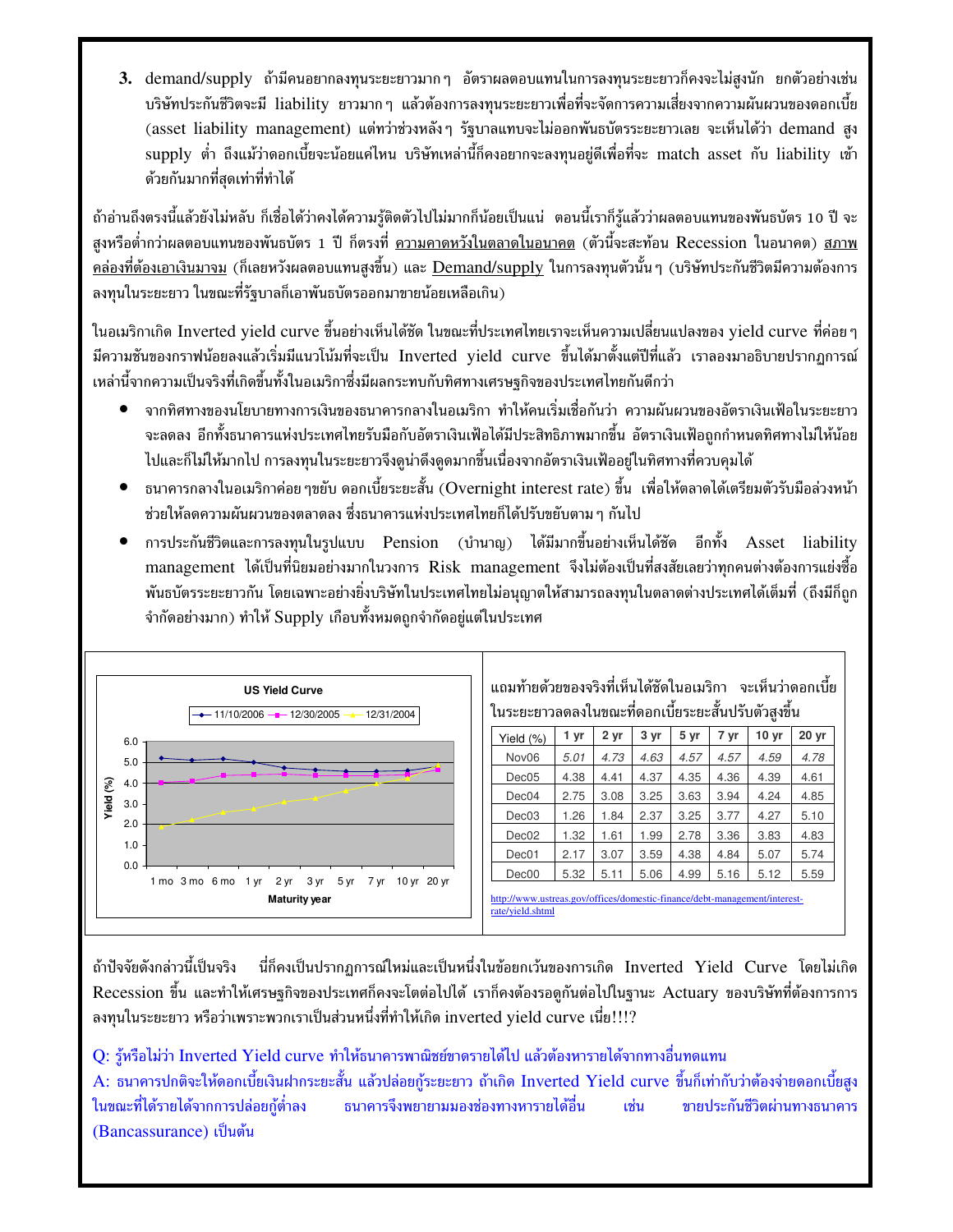| ปริศนาอักษรไขว้ - ศัพท์ภาษาอังกฤษการประกันต่อ   |                                                                                                                                                                                                                                                                                                                                                                                                                                                                                                                                                                                                                                                      |    |    |                |   |  |  |  |   |  |                        |
|-------------------------------------------------|------------------------------------------------------------------------------------------------------------------------------------------------------------------------------------------------------------------------------------------------------------------------------------------------------------------------------------------------------------------------------------------------------------------------------------------------------------------------------------------------------------------------------------------------------------------------------------------------------------------------------------------------------|----|----|----------------|---|--|--|--|---|--|------------------------|
|                                                 |                                                                                                                                                                                                                                                                                                                                                                                                                                                                                                                                                                                                                                                      |    |    |                |   |  |  |  |   |  | (ดูเฉลยที่หน้าสุดท้าย) |
|                                                 |                                                                                                                                                                                                                                                                                                                                                                                                                                                                                                                                                                                                                                                      |    |    |                |   |  |  |  |   |  |                        |
|                                                 |                                                                                                                                                                                                                                                                                                                                                                                                                                                                                                                                                                                                                                                      |    |    |                |   |  |  |  | 3 |  |                        |
|                                                 |                                                                                                                                                                                                                                                                                                                                                                                                                                                                                                                                                                                                                                                      | 4  |    |                |   |  |  |  |   |  |                        |
|                                                 |                                                                                                                                                                                                                                                                                                                                                                                                                                                                                                                                                                                                                                                      |    |    |                |   |  |  |  |   |  |                        |
|                                                 | 6                                                                                                                                                                                                                                                                                                                                                                                                                                                                                                                                                                                                                                                    |    |    | $\overline{7}$ | 8 |  |  |  |   |  |                        |
|                                                 |                                                                                                                                                                                                                                                                                                                                                                                                                                                                                                                                                                                                                                                      |    |    |                |   |  |  |  |   |  |                        |
|                                                 | 9                                                                                                                                                                                                                                                                                                                                                                                                                                                                                                                                                                                                                                                    | 10 |    |                |   |  |  |  |   |  |                        |
|                                                 |                                                                                                                                                                                                                                                                                                                                                                                                                                                                                                                                                                                                                                                      |    |    |                |   |  |  |  |   |  |                        |
|                                                 |                                                                                                                                                                                                                                                                                                                                                                                                                                                                                                                                                                                                                                                      |    |    |                |   |  |  |  |   |  |                        |
|                                                 |                                                                                                                                                                                                                                                                                                                                                                                                                                                                                                                                                                                                                                                      |    |    |                |   |  |  |  |   |  |                        |
|                                                 |                                                                                                                                                                                                                                                                                                                                                                                                                                                                                                                                                                                                                                                      |    |    |                |   |  |  |  |   |  |                        |
|                                                 |                                                                                                                                                                                                                                                                                                                                                                                                                                                                                                                                                                                                                                                      |    | 11 |                |   |  |  |  |   |  |                        |
|                                                 |                                                                                                                                                                                                                                                                                                                                                                                                                                                                                                                                                                                                                                                      |    |    |                |   |  |  |  |   |  |                        |
|                                                 |                                                                                                                                                                                                                                                                                                                                                                                                                                                                                                                                                                                                                                                      |    |    | 12             |   |  |  |  |   |  |                        |
| 1 แนวนอน<br>1 แนวตั้ง<br>2 แนวตั้ง<br>3 แนวตั้ง | การประกันต่อที่มุ่งหวังประโยชน์ทางด้านความช่วยเหลือทางด้านการเงินแก่บริษัทเอาประกันต่อมากกว่าการโอนถ่าย<br>ึการประกันต่อที่ไม่ใช่แบบอัตโนมัติ บริษัทเอาประกันต่อสามารถเลือกที่จะเอาประกันต่อเฉพาะรายที่ต้องการได้ ใน<br>ขณะเดียวกันบริษัทรับประกันต่อก็สามารถพิจารณารับหรือไม่รับประกันต่อรายนั้น ๆได้ เรียกว่า _____<br>Reinsurance<br>การประกันต่อแบบไม่กำหนดสัดส่วนที่ให้ความคุ้มครองกรณีภัยที่ทำให้เกิดความเสียหายจำนวนมากพร้อมกันทีเดียว<br>เช่น เครื่องบินตก แผ่นดินไหว สึนามิ เป็นต้น เรียกว่า _________________ Reinsurance<br>ึกรณีที่การทำประกันต่อมีผลกำไรแก่บริษัทรับประกันต่อ กำไรส่วนหนึ่งจะถูกแบ่งคืนให้แก่บริษัทเอาประกันภัยต่อในรูป |    |    |                |   |  |  |  |   |  |                        |
|                                                 | <b>Profit</b>                                                                                                                                                                                                                                                                                                                                                                                                                                                                                                                                                                                                                                        |    |    |                |   |  |  |  |   |  |                        |
| $4$ แนวนอน                                      | การกำหนดสัดส่วนจำนวนเงินเอาประกันภัยต่อโดยใช้อัตราเปอร์เซ็นต์ที่ตกลงกันไว้สำหรับทุก ๆรายเรียกว่า ________<br><b>Share</b>                                                                                                                                                                                                                                                                                                                                                                                                                                                                                                                            |    |    |                |   |  |  |  |   |  |                        |
| 5 แนวตั้ง                                       | บริษัทที่เอาประกันภัยต่อเรียกว่า _________ Company                                                                                                                                                                                                                                                                                                                                                                                                                                                                                                                                                                                                   |    |    |                |   |  |  |  |   |  |                        |
| $6$ แนวนอน                                      | การประกันต่อแบบไม่กำหนดสัดส่วนที่ให้ความคุ้มครองกรณีที่มีจำนวนครั้งการเรียกร้องสินไหมหรือจำนวนเงินสินไหม<br>ทดแทนเกินกว่าที่กำหนดในช่วงระยะเวลาที่กำหนด เรียกว่า $\mathbf{Stop}$ ____________                                                                                                                                                                                                                                                                                                                                                                                                                                                        |    |    |                |   |  |  |  |   |  |                        |
| $\overline{7}$ แนวนอน                           | การประกันต่อแบบไม่กำหนดสัดส่วนที่ชดเชยกรณีที่ความเสียหายในปีใดปีหนึ่งสูงกว่าปกติ โดยที่จำนวนเงินที่ชดเชยจะ<br>ถูกทยอยเรียกเก็บจากบริษัทเอาประกันต่อในอนาคต ซึ่งจริง ๆแล้วเป็นรูปแบบความช่วยเหลือทางการเงินมากกว่าการ<br>ประกันต่อ เรียกว่า ____________ Loss                                                                                                                                                                                                                                                                                                                                                                                         |    |    |                |   |  |  |  |   |  |                        |
| 8 แนวตั้ง                                       | การที่บริษัทรับประกันต่อนำความเสี่ยงที่รับไว้ไปเอาประกันต่อกับบริษัทอื่นอีกที                                                                                                                                                                                                                                                                                                                                                                                                                                                                                                                                                                        |    |    |                |   |  |  |  |   |  |                        |
| $9$ แนวนอน                                      | วิธีการระงับข้อพิพาทเกี่ยวกับสัญญาการประกันต่อโดยการที่ให้คู่สัญญาแต่งตั้งคนกลางเพื่อทำหน้าที่ตัดสิน<br>จำนวนเงินเอาประกันต่อสูงสุดที่บริษัทรับประกันต่อจะรับโดยอัตโนมัติ เรียกว่า ___________ Limit                                                                                                                                                                                                                                                                                                                                                                                                                                                 |    |    |                |   |  |  |  |   |  |                        |
| <b>10 แนวตั้ง</b>                               |                                                                                                                                                                                                                                                                                                                                                                                                                                                                                                                                                                                                                                                      |    |    |                |   |  |  |  |   |  |                        |
| $11$ แนวนอน                                     | ส่วนของความเสี่ยงภัยส่วนแรกที่บริษัทเอาประกันต่อจะต้องรับไว้เองตามเงื่อนไขสัญญาประกันต่อ                                                                                                                                                                                                                                                                                                                                                                                                                                                                                                                                                             |    |    |                |   |  |  |  |   |  |                        |
| <b>12 แนวนอน</b>                                | สัญญาประกันต่อ                                                                                                                                                                                                                                                                                                                                                                                                                                                                                                                                                                                                                                       |    |    |                |   |  |  |  |   |  |                        |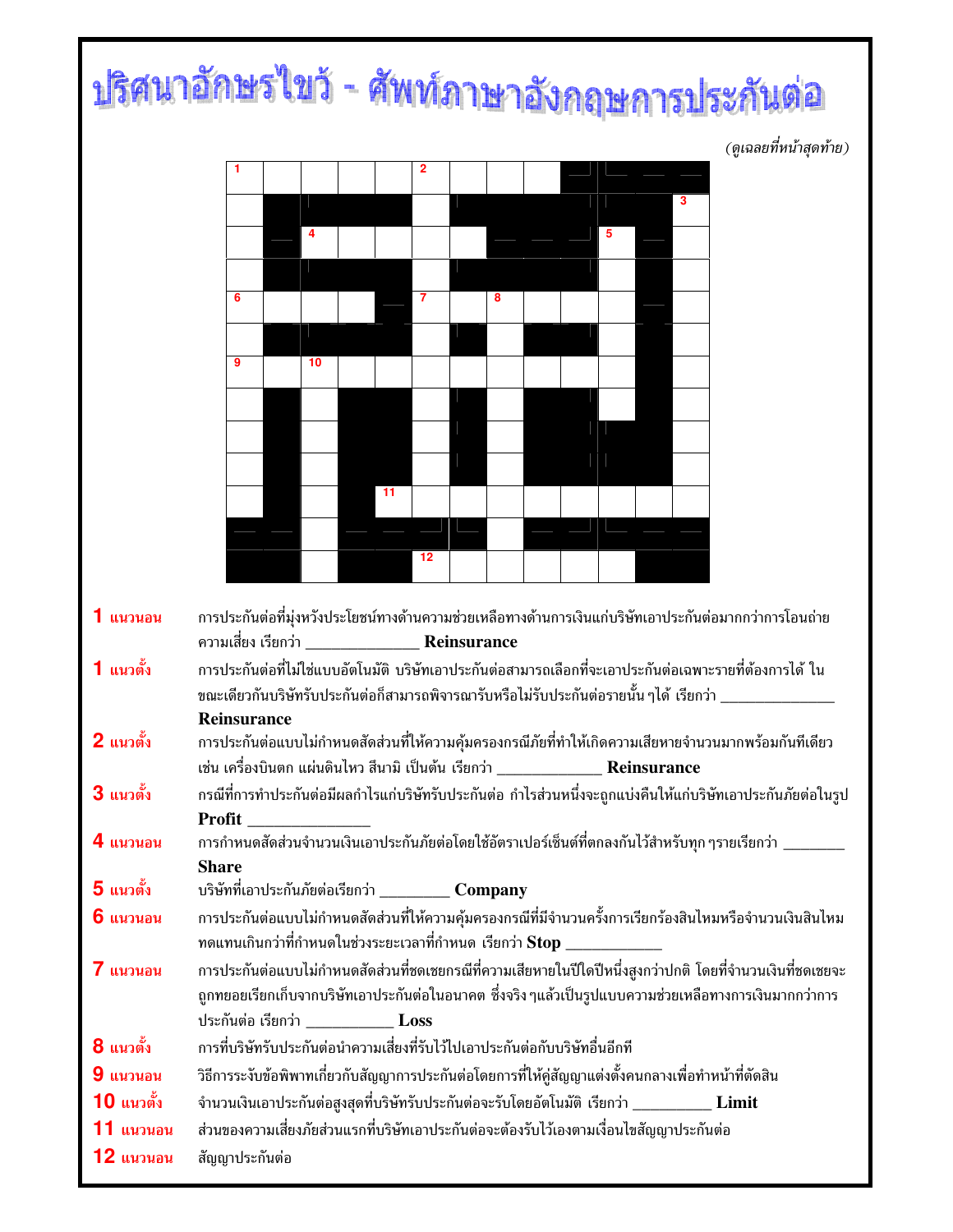## **Equity Indexed Product**

#### โดย สุชิน พงษ์พึ่งพิทักษ์

ธุรกิจประกันชีวิตของไทยปัจจุบันนี้พยายามที่จะผลักดันแบบประกันที่มีความแปลกใหม่ออกมานำเสนอแก่ผู้เอาประกัน โดยเริ่มให้ความ ีสนใจไปที่กลุ่มแบบประกันที่ให้ผลตอบแทนแปรผันกับการลงทุน เพื่อให้สินค้าประกันชีวิตมีมิติที่หลากหลายทางการเงินแก่ผู้บริโภคมากขึ้น ตัวอย่างแบบประกันดังกล่าวที่มีการพูดถึงเป็นอย่างมากในช่วงที่ผ่านมา ได้แก่ Universal Life และ Investment-linked product

ในบทความนี้จะกล่าวถึงแบบประกันอีกแบบหนึ่งที่มีจุดขายที่ผลตอบแทนจากการลงทุนที่เรียกว่า Equity indexed product

#### ลักษณะแบบประกัน Equity Indexed Product

แบบประกัน Equity Indexed Product เป็นแบบประกันที่ให้ผู้เอาประกันมีโอกาสได้รับผลตอบแทนที่แปรผันตามดัชนีหุ้น นั่นคือได้รับ ้ผลตอบแทนสูงขึ้นถ้าดัชนีหุ้นดีขึ้น แต่ถ้าดัชนีหุ้นตกลงผู้เอาประกันจะได้รับปกป้องผลตอบแทนจากการรับประกันขั้นต่ำ แบบประกันส่วน ใหญ่จะเป็นแบบชำระเบี้ยครั้งเดียวมีระยะเวลาสัญญาอยู่ที่ 5-7 ปี เนื่องจากเป็นแบบประกันที่มีจุดขายอยู่ที่ผลตอบแทนจากการลงทุน มักจะ กำหนดผลประโยชน์มรณกรรมไว้น้อยมาก (เช่น  $101\%$  ของเบี้ยประกัน เป็นต้น)

การรับประกันผลตอบแทนขั้นต่ำจะหลากหลายแตกต่างกันไปตามสัญญา เช่น บางแบบอาจจะรับประกันขั้นต่ำที่ 90% หรือ  $100\%$  ของ เบี้ยประกัน ในขณะที่บางแบบอาจจะรับประกันดอกเบี้ยขั้นต่ำ 2-3% ต่อปีเพิ่มเติมจากเบี้ยประกัน เป็นต้น

การอ้างอิงกับดัชนีหุ้นมักจะใช้ดัชนีที่เป็นรู้จักอย่างกว้างขวาง เช่น ในตลาดสหรัฐอเมริกาส่วนมากจะเป็นดัชนี S&P500 นอกจากนี้ในสัญญา ้มักจะมีการกำหนด Participation rate ของดัชนีหุ้นไว้ซึ่งเป็นสัดส่วนที่ใช้คำนวณผลตอบแทน ตัวอย่างการคำนวณผลตอบแทนและการ กำหนด Participation rate จะกล่าวถึงต่อไป

#### วิธีการกำหนดผลตอบแทนที่อ้างอิงตามดัชนี

ผู้เอาประกันจะได้ผลตอบแทนที่อ้างอิงดัชนีหุ้นก็ต่อเมื่อระดับดัชนีหุ้นเปลี่ยนแปลงสูงขึ้นเมื่อเปรียบเทียบระดับดัชนีสองจุดเวลา แต่ถ้าระดับ ดัชนีลดลงก็จะไม่ได้รับผลตอบแทนใด ๆ การคำนวณผลตอบแทนที่อ้างอิงดัชนีหุ้นสามารถทำได้หลายวิธีขึ้นอยู่กับว่าจะเลือกระดับดัชนีจุด เวลาใดหรืออย่างไรเพื่อเปรียบเทียบ ตัวอย่างวิธีที่นิยมแพร่หลายได้แก่

- Point-to-point คำนวณผลตอบแทนโดยเทียบระดับดัชนีเมื่อเริ่มสัญญากับเมื่อครบกำหนดสัญญา
- High water คิดผลตอบแทนโดยเทียบระดับดัชนีที่สูงที่สุดในระยะเวลาสัญญากับระดับดัชนีเมื่อเริ่มสัญญา
- $\bullet$   $\;$  Low water คล้ายกับวิธี High water แต่เทียบระดับดัชนีที่ต่ำที่สุดในระยะเวลาสัญญากับระดับดัชนีเมื่อครบกำหนดสัญญา
- Ratcheted หรือ Annual reset คำนวณผลตอบแทนแต่ละปีจากระดับดัชนีตอนเริ่มต้นปีเทียบกับเมื่อสิ้นปีและจัดสรร  $\bullet$ ผลตอบแทนปีนั้น ๆให้แก่ผู้เอาประกัน (ถ้ามี) ต่างจากวิธีอื่น ๆที่ได้กล่าวไปแล้วตรงที่วิธีนี้จะคำนวณและจัดสรรผลตอบแทนทุก ๆปี แทนที่จะคิดครั้งเดียวตอนครบกำหนดสัญญาเท่านั้น
- Index averaging คิดผลตอบแทนโดยใช้ระดับดัชนีเฉลี่ยตลอดระยะเวลาสัญญาเทียบกับระดับดัชนีเมื่อเริ่มสัญญา  $\bullet$

ตัวอย่างการคิดผลตอบแทนแบบ Point-to-point เช่น ระดับดัชนีหุ้นเมื่อเริ่มสัญญาเท่ากับ 500 และเมื่อครบกำหนดสัญญาเท่ากับ 550 โดยที่มี Participation rate เท่ากับ 85% ผลตอบแทนของแบบประกันจะเท่ากับ (550-500)/500\*85% นั่นคือ 8.5%

#### การบริหารการลงทุนสำหรับ Equity Indexed Product

ี ความเสี่ยงที่สำคัญที่สุดสำหรับแบบประกัน Equity Indexed Product ก็คือการลงทุน เนื่องจากมีการกำหนดผลตอบแทนผูกมัดทั้งใน ้ส่วนรับประกันขั้นต่ำและส่วนที่แปรผันโดยอิงกับดัชนีหุ้น ดังนั้นบริษัทจะต้องกำหนดนโยบายการลงทุนที่ให้ผลตอบแทนสอดคล้องกับภาระ ้ความผูกพันตามสัญญาดังกล่าวเพื่อป้องกันความเสี่ยงจากการลงทุน การบริหารการลงทุนสำหรับแบบประกัน Equity Indexed Product สามารถทำได้สองวิธี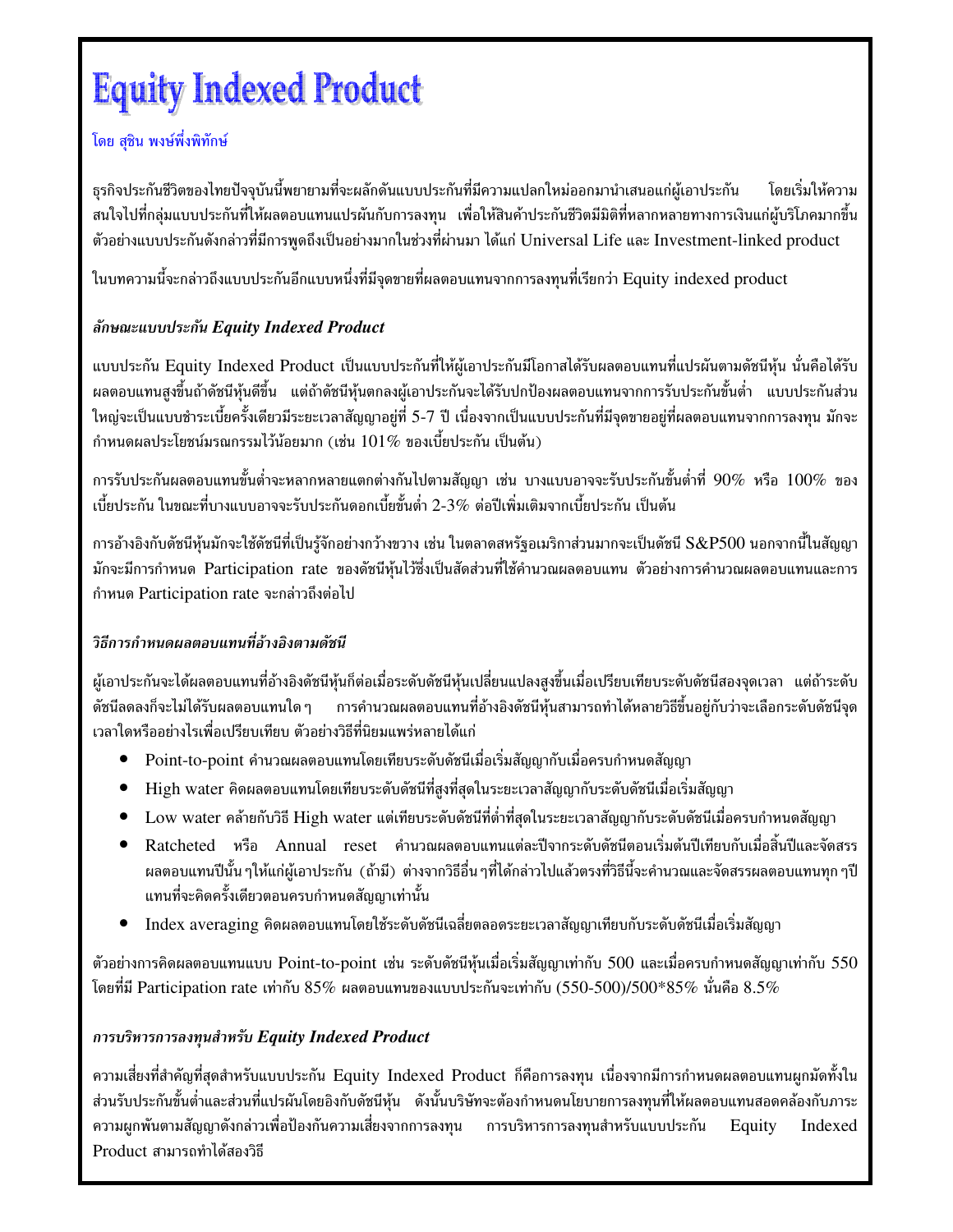วิธีที่หนึ่งมองผลประโยชน์ของ Equity Indexed Product แยกเป็นสองส่วน นั่นคือ ส่วนที่ให้ผลตอบแทนตายตัว (ขั้นต่ำที่รับประกัน) ้กับผลตอบแทนเพิ่มเติมเนื่องจากการเปลี่ยนแปลงระดับดัชนีห้น ถ้าพิจารณาเฉพาะส่วนของผลตอบแทนตายตัว รปแบบผลตอบแทนจะ เหมือนกับ Zero coupon bond (พันธบัตรหรือห้นก้ที่ไม่มีการจ่าย coupon ระหว่างระยะเวลาสัญญา) ในขณะที่ผลตอบแทนอ้างอิง ดัชนีจะมีรูปแบบผลตอบแทนเหมือนตราสารอนุพันธ์ (derivatives) ประเภท call option ของดัชนีหุ้นที่อ้างอิงซึ่งจะให้ผลกำไรแก่ผู้ถือ ตราสารกรณีที่ระดับดัชนีห้นสงกว่าระดับที่กำหนด แต่ถ้าระดับดัชนีต่ำกว่าที่กำหนดก็จะไม่มีผลกำไรขาดทนใด ๆแก่ผ้ถือ ดังนั้นบริษัทที่เสนอ ขาย Equity Indexed Product มักจะลงทุนให้สอดคล้องกับผลประโยชน์แบบประกันโดยสร้างพอร์ตลงทุนประกอบไปด้วย Zero coupon bond nv index call option

อีกวิธีหนึ่งที่สะดวกกว่าก็คือไปหาซื้อตราสารประเภท Structure Note ซึ่งเป็นตราสารประเภทห้นก้หรือตั๋วเงินที่มีผลตอบแทนอ้างอิงดัชนี หุ้นไว้เบ็ดเสร็จสำเร็จรูปในสินทรัพย์ตัวเดียว ส่วนมากตราสารประเภทนี้จะออกโดยสถาบันการเงินที่ซื้อขายแบบ over-the-counter นั่น คือทั้งบริษัทประกันและสถาบันการเงินสามารถทำข้อตกลง Structure Note ให้ตรงกับแบบประกันที่ออกได้

#### การ Pricing แบบประกัน Equity Indexed Product

การ Pricing แบบประกันทั่วไปจะเป็นการคำนวณอัตราเบี้ยประกันภัยของแบบประกันนั้นๆภายใต้สมมติฐานที่กำหนด แต่การ pricing ของ Equity Indexed Product ไม่ใช่เพื่อกำหนดอัตราเบี้ยประกันภัยแต่เพื่อกำหนด Participation Rate ของแบบประกัน อัตราเบี้ย ประกันภัยของ Equity Indexed Product ส่วนมากจะกำหนดให้เท่ากับทุนประกัน จากนั้นจะคำนวณว่าเบี้ยประกันภัยที่จัดเก็บนี้สามารถ จัดสรรไปซื้อจำนวน Index option ให้ได้อัตรา Participation rate เท่าไหร่

ตัวอย่างเช่น บริษัทสวัสดีประกันชีวิต นำเสนอแบบประกัน Equity Indexed Product มีระยะเวลาสัญญา 7 ปีโดยรับประกัน ผลตอบแทนขั้นต่ำเท่ากับเบี้ยประกันภัยบวกดอกเบี้ย 2% ต่อปี ผู้ซื้อมีโอกาสได้รับผลตอบแทนสูงขึ้นตามดัชนี SET50 ของตลาด หลักทรัพย์ การคำนวณผลตอบแทนอ้างอิงดัชนีเป็นแบบ point-to-point โดยคิดผลตอบแทนอ้างอิงดัชนี ณ วันครบกำหนดสัญญา อัตรา ค่าใช้จ่ายและผลกำไรคาดการณ์รวมเท่ากับ 10% ของเบี้ยประกันภัย กำหนดให้อัตราเบี้ยประกันเท่ากับ 1,000 บาทต่อทนประกัน 1,000 **1**nn

ถ้าบริษัทวางแผนบริหารการลงทนโดยนำเบี้ยประกันภายหลังหักค่าใช้จ่ายและผลกำไรไปซื้อ zero coupon bond เพื่อรองรับส่วนของ ผลตอบแทนขั้นต่ำที่รับประกัน และซื้อ SET50 European call option เพื่อให้ผลตอบแทนแปรผันตามดัชนี สมมติว่า ณ เวลานี้ราคา option หนึ่งสัญญาเท่ากับ 120 บาท และผลตอบแทน Zero coupon bond ระยะเวลา 7 ปีเท่ากับ 5% การ Pricing ของสัญญา Equity Indexed Product จะเป็นดังนี้

เริ่มจากส่วนของผลตอบแทนขั้นต่ำที่รับประกัน 2 $\%$ ี่ ต่อปี หมายความว่าเมื่อครบกำหนดสัญญา ผลประโยชน์ที่รับประกันเท่ากับ  $1,000*(1.02)^7 = 1,148.69$  บาท ดังนั้นเราจะต้องซื้อ Zero coupon bond 7 ปีผลตอบแทน 5% ต่อปีที่ให้มูลค่าครบกำหนดสัญญา เท่ากับ 1,148.69 บาท ราคาของ bond จะเท่ากับ 1,148.69/ $(1.05)^7 = 816.35$  บาท

เบี้ยประกัน 1,000 บาทเมื่อหักค่าใช้จ่ายและผลกำไรที่คาดการณ์ 10% แล้วจะเหลือ 900 บาท หลังจากเอาไปซื้อ Zero coupon bond ในราคา 816.35 บาทแล้วสุดท้ายจะเหลือ 83.65 บาทเพื่อนำไปซื้อ option แต่ราคา option หนึ่งสัญญาเท่ากับ 120 บาทซึ่งมากกว่า เงินที่เหลืออยู่ ดังนั้นเราจะสามารถซื้อ option ได้เพียง 83.65/120 หรือ 0.697 สัญญา หมายความว่าถ้า option หนึ่งสัญญาให้ ผลตอบแทน  $1\%$  จากการเปลี่ยนแปลงของระดับดัชนี ผู้ซื้อ Equity Indexed Product แบบนี้จะได้รับผลตอบแทน  $0.697\%$ (เนื่องจากเสมือนว่าถือเพียง  $0.697$  สัญญา) หรือกล่าวว่า Participation rate เท่ากับ  $69.7\%$ 

อ้างอิงจากเอกสารประกอบ Presentation โดยคุณ Chuket Ounjitti ในการบรรยายให้แผนก Actuarial บริษัท AIA